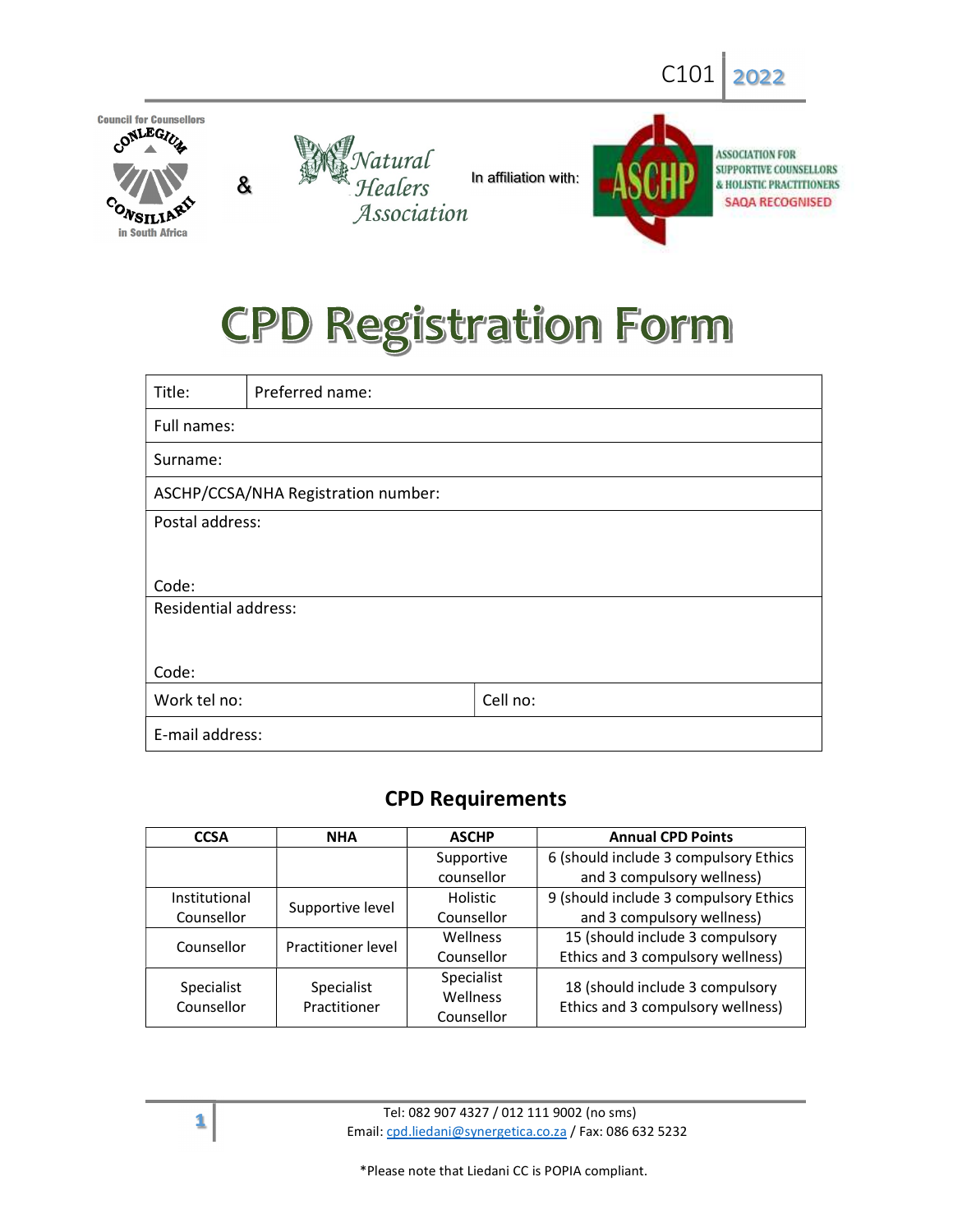| <b>CPD Nr</b> | Category                         | <b>CPD TOPIC</b>            | <b>CPD</b>     | Fee              | <b>Compulsory</b> | <b>Additional</b> |
|---------------|----------------------------------|-----------------------------|----------------|------------------|-------------------|-------------------|
|               |                                  |                             | <b>Points</b>  |                  | CPD's             | <b>CPD</b>        |
|               |                                  |                             | $\overline{3}$ |                  |                   |                   |
| <b>CPD</b>    |                                  | Jurisprudence for           |                | R510.00          | $\mathsf{x}$      |                   |
| 2022.1        | <b>Ethics</b>                    | Wellness                    |                |                  |                   |                   |
|               |                                  | Counsellors                 |                |                  |                   |                   |
| <b>CPD</b>    | <b>Wellness</b><br><b>Theory</b> | <b>Basic Philosophical</b>  | $\overline{3}$ | R510.00          | $\mathsf{x}$      |                   |
| 2022.2        |                                  | Presuppositions of          |                |                  |                   |                   |
|               |                                  | the Wellness Model          |                |                  |                   |                   |
| <b>CPD</b>    | <b>Counselling</b>               | Making use of               | $\overline{3}$ | R510.00          |                   |                   |
| 2022.3        | <b>Methods</b>                   | <b>Pastoral Counselling</b> |                |                  |                   |                   |
| <b>CPD</b>    |                                  | The Paradigm and            | $\overline{3}$ | R510.00          |                   |                   |
| 2022.4        | <b>Research</b>                  | <b>Potential of Energy</b>  |                |                  |                   |                   |
|               |                                  | Medicine                    |                |                  |                   |                   |
| <b>CPD</b>    | <b>Specialization</b>            | <b>Wellness Support</b>     | $\overline{3}$ | R510.00          |                   |                   |
| 2022.5        |                                  | for Corona Infection        |                |                  |                   |                   |
| <b>CPD</b>    |                                  | The value of Ethno-         | $\overline{3}$ | R510.00          |                   |                   |
| 2022.6        | <b>Modalities</b>                | medicine for                |                |                  |                   |                   |
|               |                                  | Counsellors                 |                |                  |                   |                   |
|               |                                  |                             |                | <b>Sub Total</b> | $\mathsf{R}$      | ${\sf R}$         |
|               |                                  |                             |                | Total            | $\mathsf{R}$      |                   |

#### 2022 CPD Topics

Please select from the topics below to complete CPD training:

Once the assignments are marked, your CPD's will be recorded against your name on to the association database.

## Instructions:

- (1) Familiarise yourself with the topics description, explained in document C104.
- (2) Ethics module (CPD 2022.1) and Wellness (CPD 2022.2) are compulsory for all members (Already selected in the table)
- (3) If you still need more points to comply with the annual number of CPD's, select the desired topic(s) from the table or apply for Recognition of External CPD points by filling in the relevant form (C102).
- (4) Once you marked (x) the desired topics in the table above, fill in the subtotal and total fields.
- (5) Note that external events and studies will be converted at a nominal cost to CPD, whereas above topics will be automatically considered as CPD points upon submission and marking the assignment(s).
- (6) There are also previously published CPD modules available which can be obtained, if desired by filling in the form (C103)
- (7) It is possible to pay the total fees with debit order; the relevant form must be filled and submitted (C105).
- (8) After POP / completed debit order form is received, your CPD modules will be emailed / couriered / posted to you.